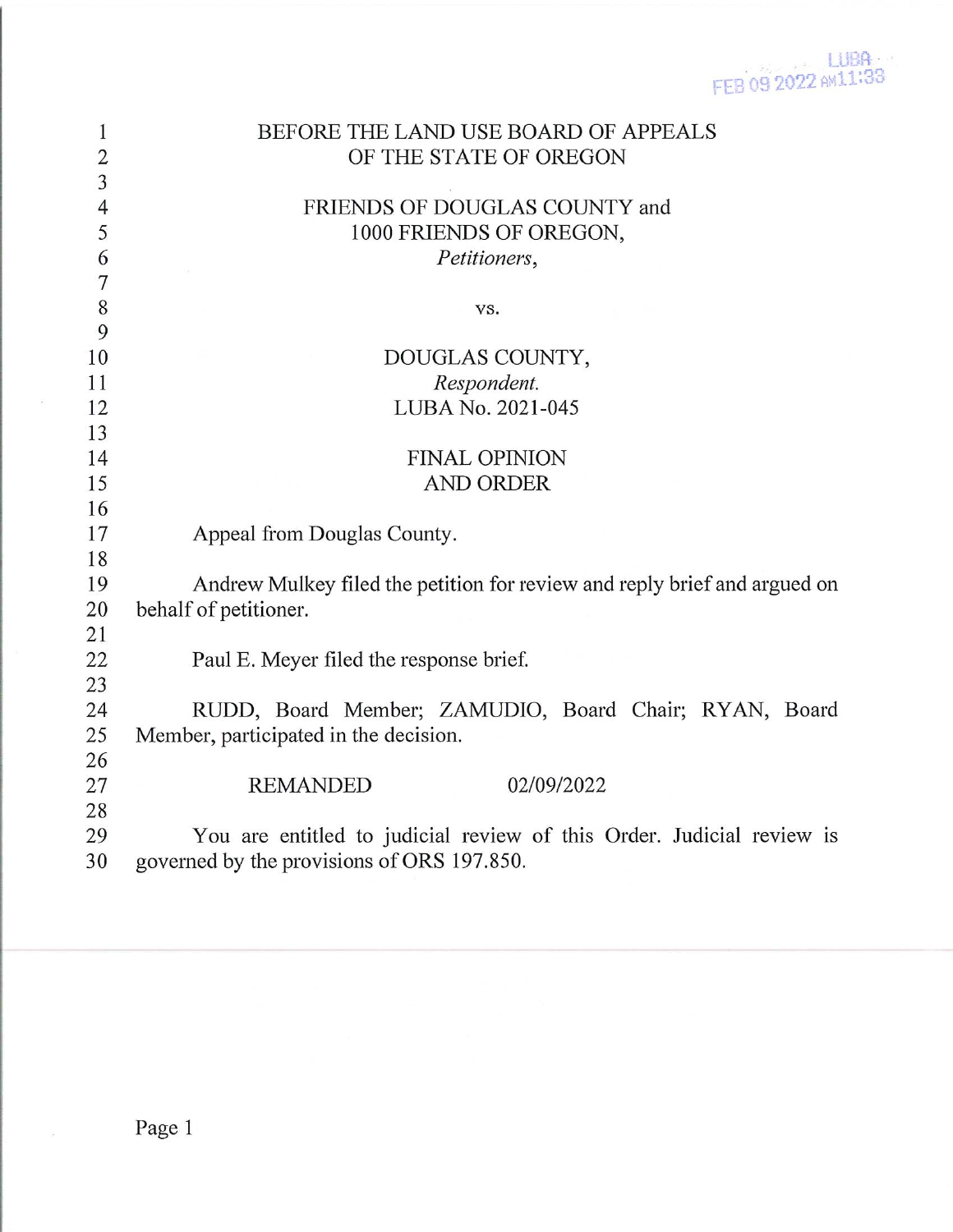1 Opinion by Rudd.

## 2 NATURE OF THE DECISION

3 Petitioner appeals a board of county commissioners decision adopting a 4 post acknowledgment plan amendment that (1) amends the Timberlands 5 comprehensive plan and Timberland Resource (TR) zoning designations and (2) 6 creates new Rural Transitional (RT) comprehensive plan and Rural 7 Transitional  $-20$  Acre (RT-20) zoning designations.

8 FACTS

9 On March 31, 2021, the board of county commissioners adopted 10 Ordinance 2021 -03, amending the Douglas County Comprehensive Plan (DCCP) 11 and Land Use and Development Ordinance (LUDO) "to provide opportunities 12 for a second type of resource dwelling in the TR zone and a new plan designation 13 and zoning for nonresource lands, respectively, in Douglas County." Record 9. 14 This appeal followed.

15 FIRST ASSIGNMENT OF ERROR

16 The county's amendment of its Timberlands comprehensive plan and TR 17 zoning designations seeks "to recognize the opportunity to apply for a Template 18 Dwelling in the [TR] zone as provided in OAR 660-006-0027."1 Record 15.

<sup>&</sup>lt;sup>1</sup> OAR 660-006-0027 does not purport to create an absolute ability to allow forest template dwellings in forest zones. The criteria applicable to forest template dwellings include a requirement that such dwellings comply with the requirements of an acknowledged comprehensive plan. OAR 660-006- 0027(6)(a); ORS 215.750(5)(a).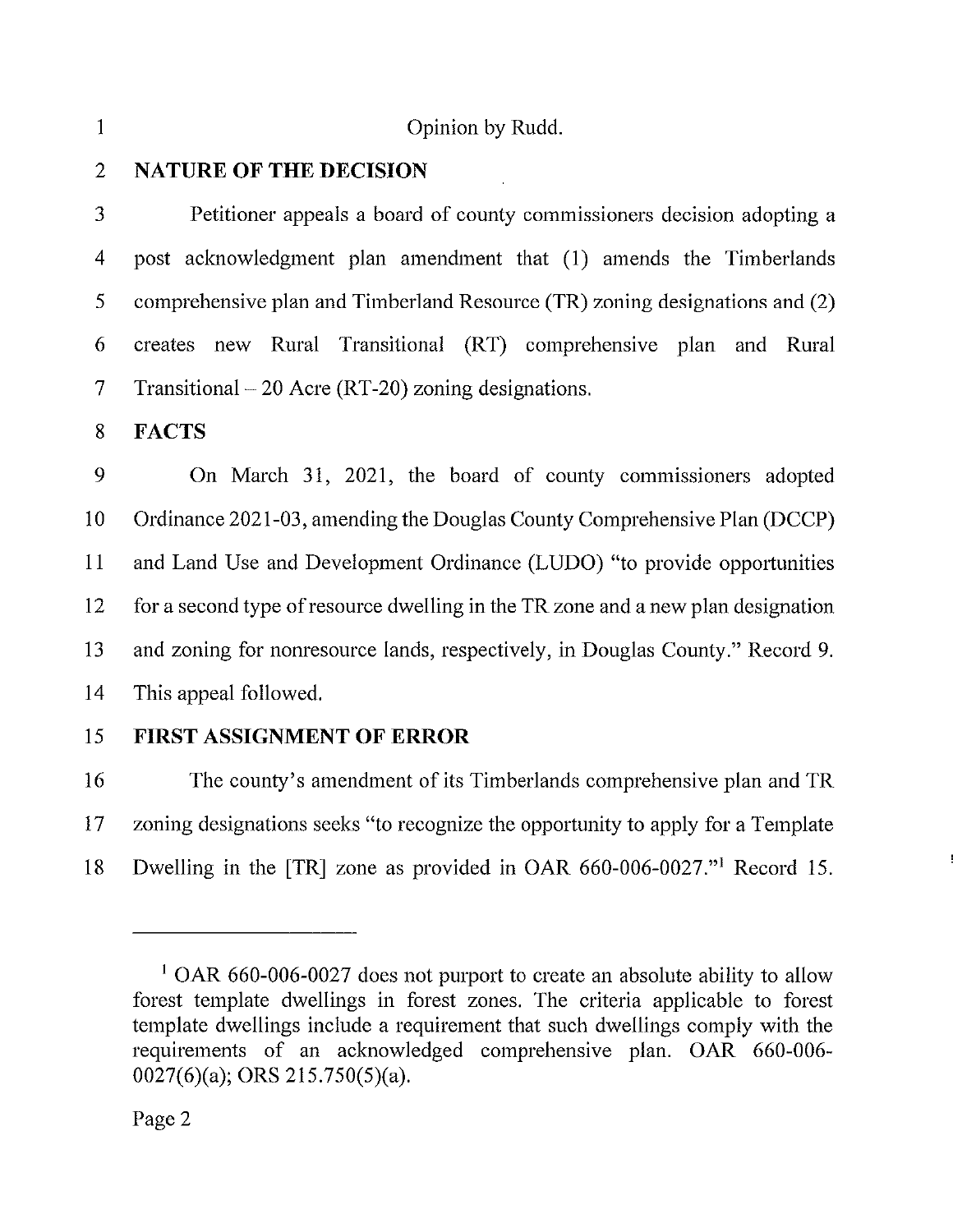1 Petitioner's first assignment of error is that the county's decision to allow forest 2 template dwellings on land with a comprehensive plan designation of 3 Timberlands and a zoning designation of TR violates Statewide Planning Goals 4 4 (Forest Lands), 5 (Natural Resources, Scenic and Historic Areas, and Open 5 Spaces), and 2 (Land Use Planning), as well as various DCCP policies 6 implementing the goals.<sup>2</sup>

7 Goal 4 is

8 "[t]o conserve forest lands by maintaining the forest land base and 9 to protect the state's forest economy by making possible 10 economically efficient forest practices that assure the continuous 11 growing and harvesting of forest tree species as the leading use on 12 forest land consistent with sound management of soil, air, water, and 13 fish and wildlife resources and to provide for recreational 14 opportunities and agriculture." OAR 660-015-0000(4).

15 Pursuant to Goal 4, local governments must "inventory, designate and zone forest

16 lands" and "adopt zones which contain provisions to address the uses allowed by

17 the goal and administrative rule and apply those zones to designated forest lands."

18 Id,

<sup>&</sup>lt;sup>2</sup> Petitioner's first subassignment of error is that "[t]he county's comprehensive plan amendment in this case violates both Goal 4 and the county's acknowledged comprehensive plan provisions that implement Goal 4." Petition for Review 4. The second subassignment of error is that, for the reasons discussed in the first subassignment of error, the county's decision violates Goal 2. Petition for Review 31. The third subassignment of error is that "[t]he county's decision to allow forest template dwellings within the TR zone fails to comply with Goal 5 or the county's comprehensive plan provisions" and "lacks an adequate factual base." Petition for Review 33.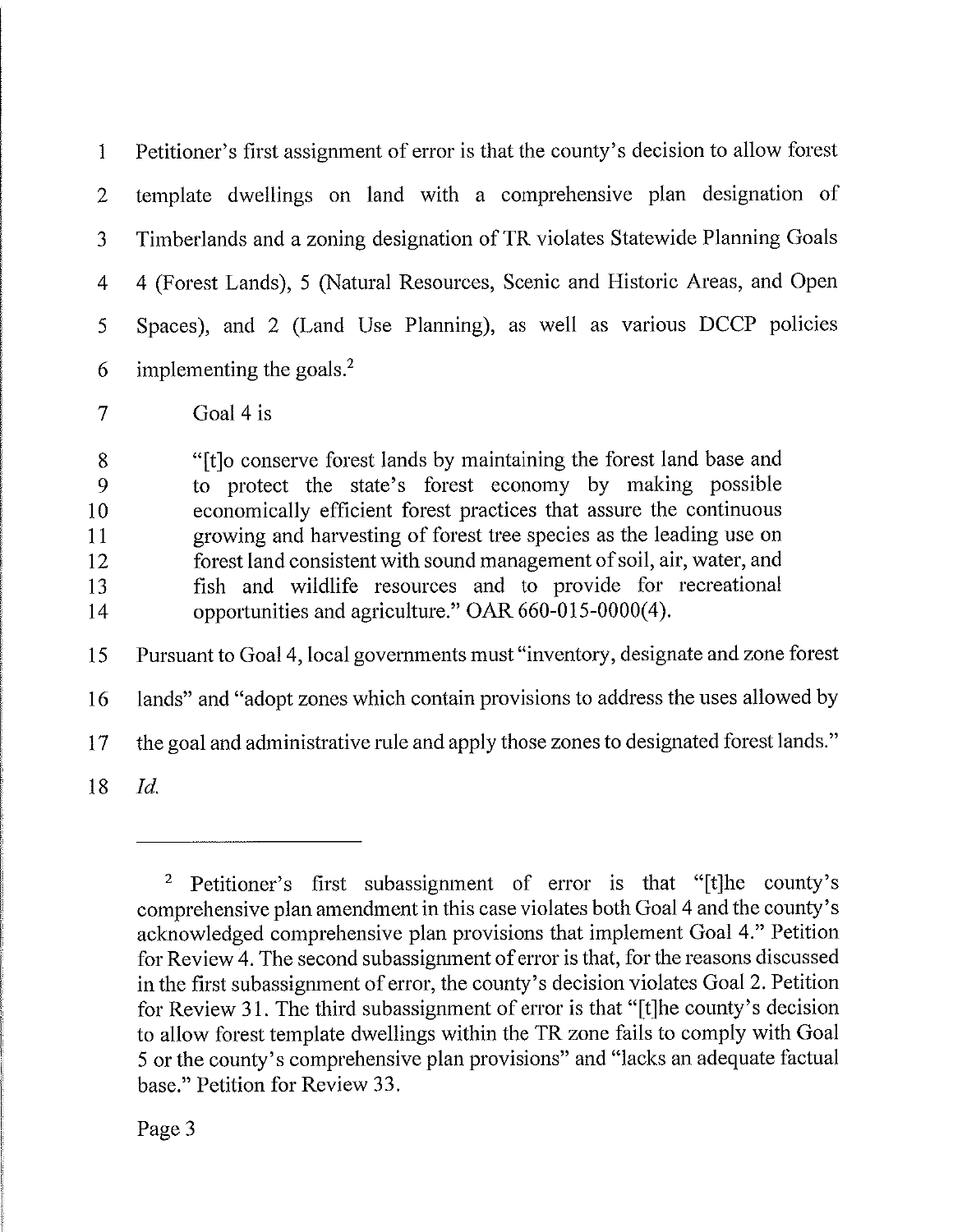|                                                                                                                                                                                                                                                                                                                                                        | The DCCP Forest Element is intended to "satisfy all the requirements of                                                                                                       |  |  |
|--------------------------------------------------------------------------------------------------------------------------------------------------------------------------------------------------------------------------------------------------------------------------------------------------------------------------------------------------------|-------------------------------------------------------------------------------------------------------------------------------------------------------------------------------|--|--|
| Statewide Planning Goal 4." DCCP 2-1. Pursuant to DCCP Forest Element, Land                                                                                                                                                                                                                                                                            |                                                                                                                                                                               |  |  |
| Use Policy Implementation 1, the county applies the Timberlands comprehensive                                                                                                                                                                                                                                                                          |                                                                                                                                                                               |  |  |
| plan designation to prime forest lands, which                                                                                                                                                                                                                                                                                                          |                                                                                                                                                                               |  |  |
| "consist primarily of the following:                                                                                                                                                                                                                                                                                                                   |                                                                                                                                                                               |  |  |
| (1)                                                                                                                                                                                                                                                                                                                                                    | Public and private industry forest lands located contiguously<br>in large blocks;                                                                                             |  |  |
| (2)                                                                                                                                                                                                                                                                                                                                                    | Forested lands geographically or topographically separated<br>from those lands predominantly used for agriculture and<br>nonforest uses;                                      |  |  |
| $\lq(3)$                                                                                                                                                                                                                                                                                                                                               | Critical wildlife and fishery habitat areas;                                                                                                                                  |  |  |
| $\cdot$ (4)                                                                                                                                                                                                                                                                                                                                            | Forest lands which are predominantly cubic foot site class 1<br>through 4 in southern Douglas County and 1 through 3 in<br>central and northern Douglas County;               |  |  |
| $\degree(5)$                                                                                                                                                                                                                                                                                                                                           | Isolated pockets of land within forest areas which do not meet<br>timberland criteria (1) through (4), but for practical reasons<br>are precluded from any other land use; or |  |  |
| $\degree(6)$                                                                                                                                                                                                                                                                                                                                           | Lands needed for watershed protection or recreation." <sup>3</sup> DCCP<br>$2-9.$                                                                                             |  |  |
|                                                                                                                                                                                                                                                                                                                                                        | DCCP Forest Element, Timberlands Policy Implementation 1, explains:                                                                                                           |  |  |
| "The [TR] zoning classification is a forest zone authorized under<br>OAR 660, Division 6 and is intended to implement the Timberlands<br>plan designation and to preserve and protect lands for continued<br>timber production, harvesting and related uses; conserve and protect<br>watersheds, wildlife habitats and other such uses associated with |                                                                                                                                                                               |  |  |
|                                                                                                                                                                                                                                                                                                                                                        |                                                                                                                                                                               |  |  |

<sup>&</sup>lt;sup>3</sup> Nonprime forest land is designated Farm/Forest Transitional. DCCP 2-9.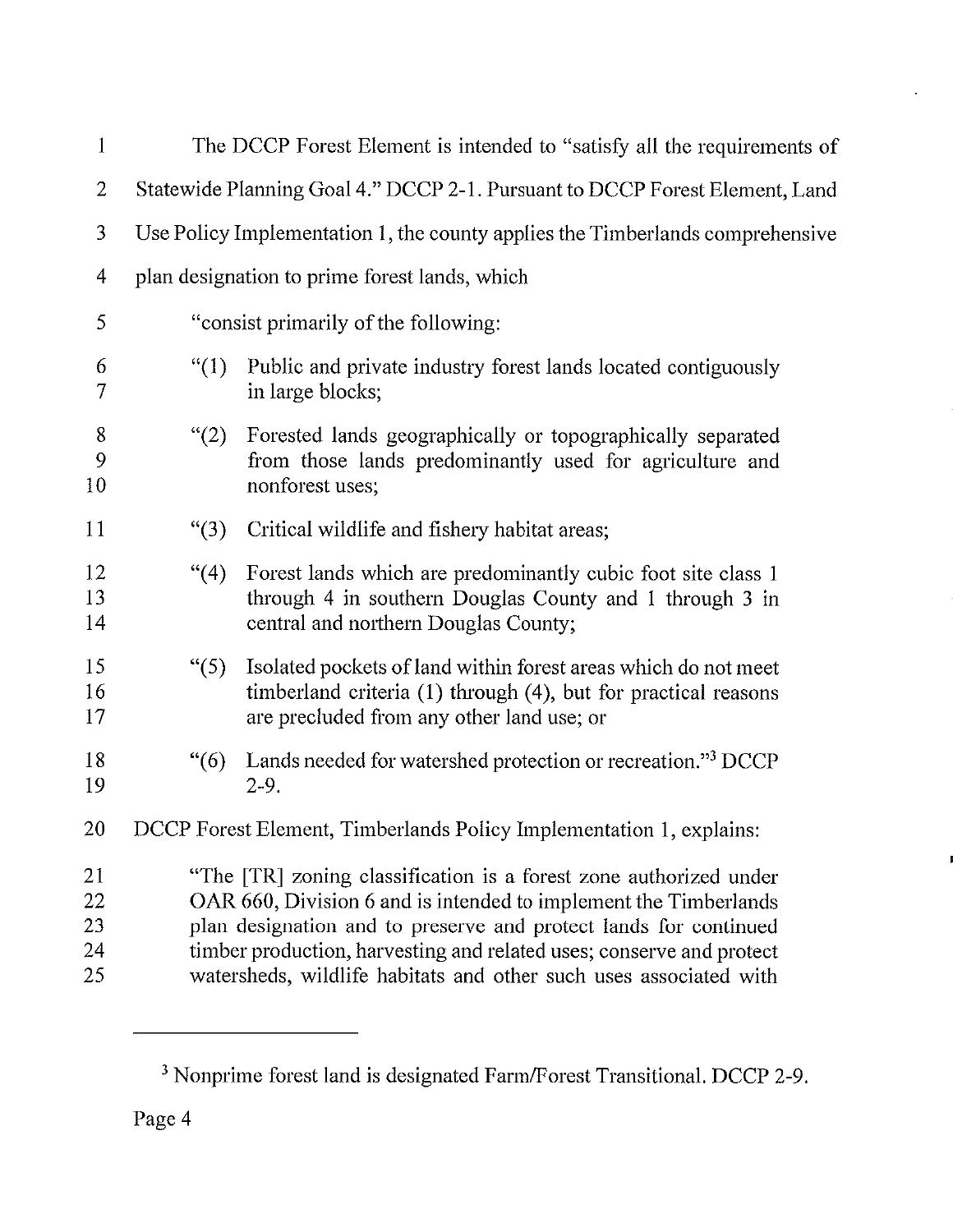1 forests; and, provide for the orderly development of both public and 2 private recreational uses as appropriate and not in conflict with the 3 primary intent of the [TR] zone, which is the sustained production 4 of forest products. Use of land not associated with the management 5 and development of forests shall be discouraged to minimize the 6 potential hazards of damage from fire, pollution and conflict, caused 7 by nonforest and. nonfarm related residential, commercial and 8 *industrial and industrial activities.*" DCCP 2-11 (emphasis added). 9 The Timberlands comprehensive plan and TR zoning designations also 10 play a role in the county's Goal 5 program.4 Goal 5 is "[t]o protect natural 11 resources and conserve scenic and historic areas and open spaces." OAR 660- 12 015-0000(5). As explained in DCCP Natural Features Element, Finding 22(d)(l): 13 "All lands deemed sensitive big game habitat have been designated 14 as timberlands in the [DCCP]. \* \* \*  $15$  (\*\*\*\*\*\* 16 "\*\*\* Douglas County holds the position that the TR zone in 17 conjunction with the policies of the [DCCP] does conserve the 18 County's forest resources and therefore all 'sensitive big game 19 habitat areas.'" DCCP 6-8. 20 We will reverse or remand "an amendment to a comprehensive plan if the 21 amendment is not in compliance with the goals." ORS 197.835(6). We will 22 reverse or remand an amendment to a land use regulation or an adoption of a new

<sup>4</sup> The DCCP Natural Features Element addresses "a portion of Statewide Planning Goal 5." DCCP 6-1. DCCP Natural Features Element, Finding 22(b), explains that, "[f]or a majority of those lands in Douglas County delineated as big game habitat by the Oregon Department of Fish and Wildlife, Douglas County employs 3 resource zones: [TR], FF (Farm Forest) and EFU-G (Exclusive Farm Use - Grazing)." DCCP 6-7.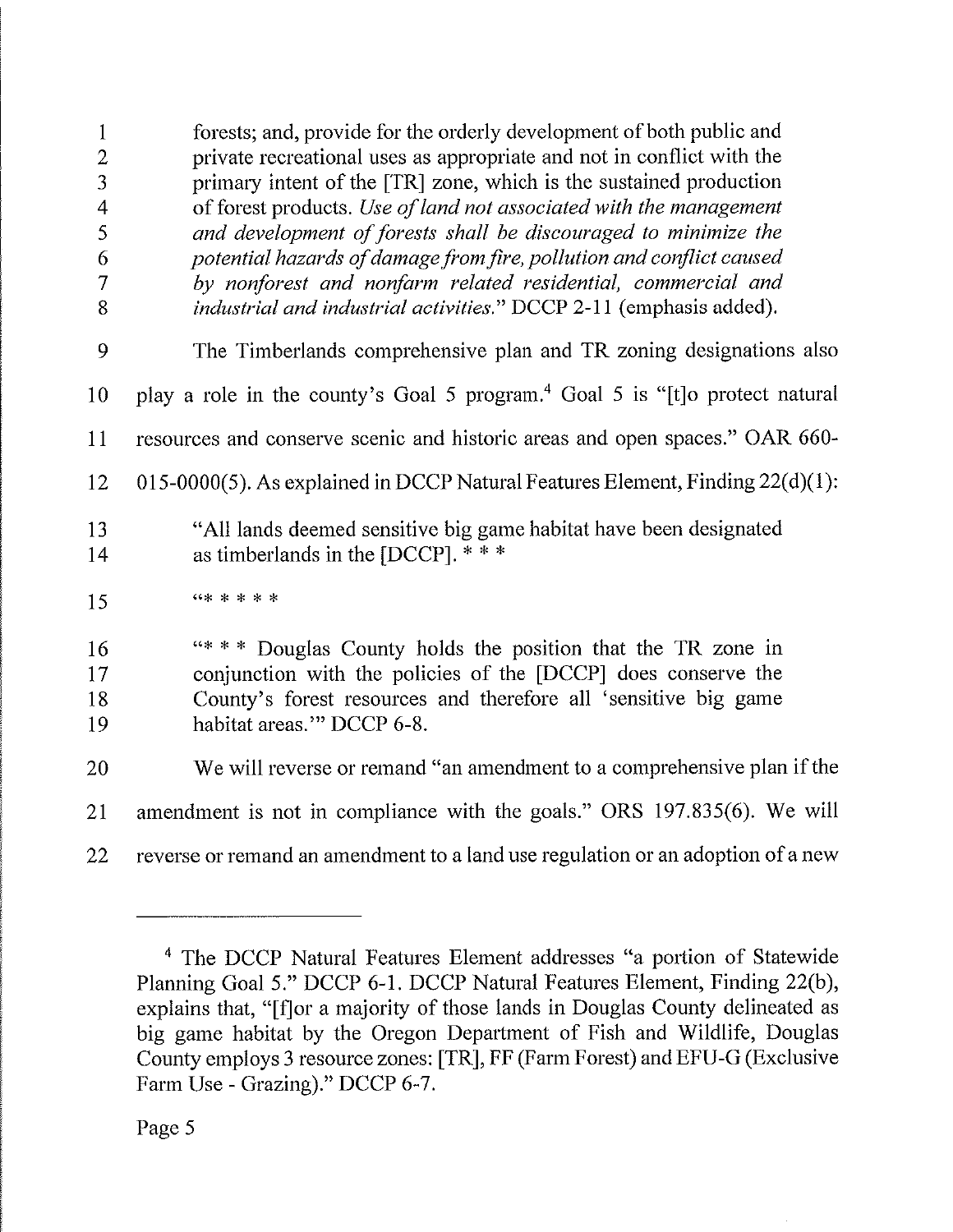1 land use regulation if (1) "[t]he regulation is not incompliance with the 2 comprehensive plan" or (2) "[t]he comprehensive plan does not contain specific 3 policies or other provisions which provide the basis for the regulation, and the 4 regulation is not in compliance with the statewide planning goals." ORS 5 197.835(7).

6 The county concedes in its response to the first assignment of error "that 7 its forest template dwelling comprehensive plan and land use regulation 8 amendments are inconsistent with its comprehensive plan and that remand is 9 appropriate." Response Brief 3. We agree. As we explained above, the DCCP 10 Forest Element implements Goal 4. DCCP Forest Element, Resource 11 Management Policy 5, provides, "Douglas County shall regard residential 12 subdivisions and parcelizations in designated timberlands as incompatible with 13 the protection and efficient management of the County's timber resources." 14 DCCP 2-8. DCCP Forest Element, Timberlands Policy 2, is to, "[w]lth the 15 exception of 'Owner of Record" dwellings authorized by state statute, prohibit 16 incompatible development such as the construction of dwellings not related to 17 forest management within designated timberlands." DCCP 2-10. DCCP Forest 18 Element, Timberlands Policy Implementation 1, provides, "Use of land not 19 associated with the management and development of forests shall be discouraged 20 to minimize the potential hazards of damage from fire, pollution and conflict 21 caused by nonforest and nonfarm related residential, commercial and industrial 22 activities." DCCP 2-11. The amendments to allow forest template dwellings on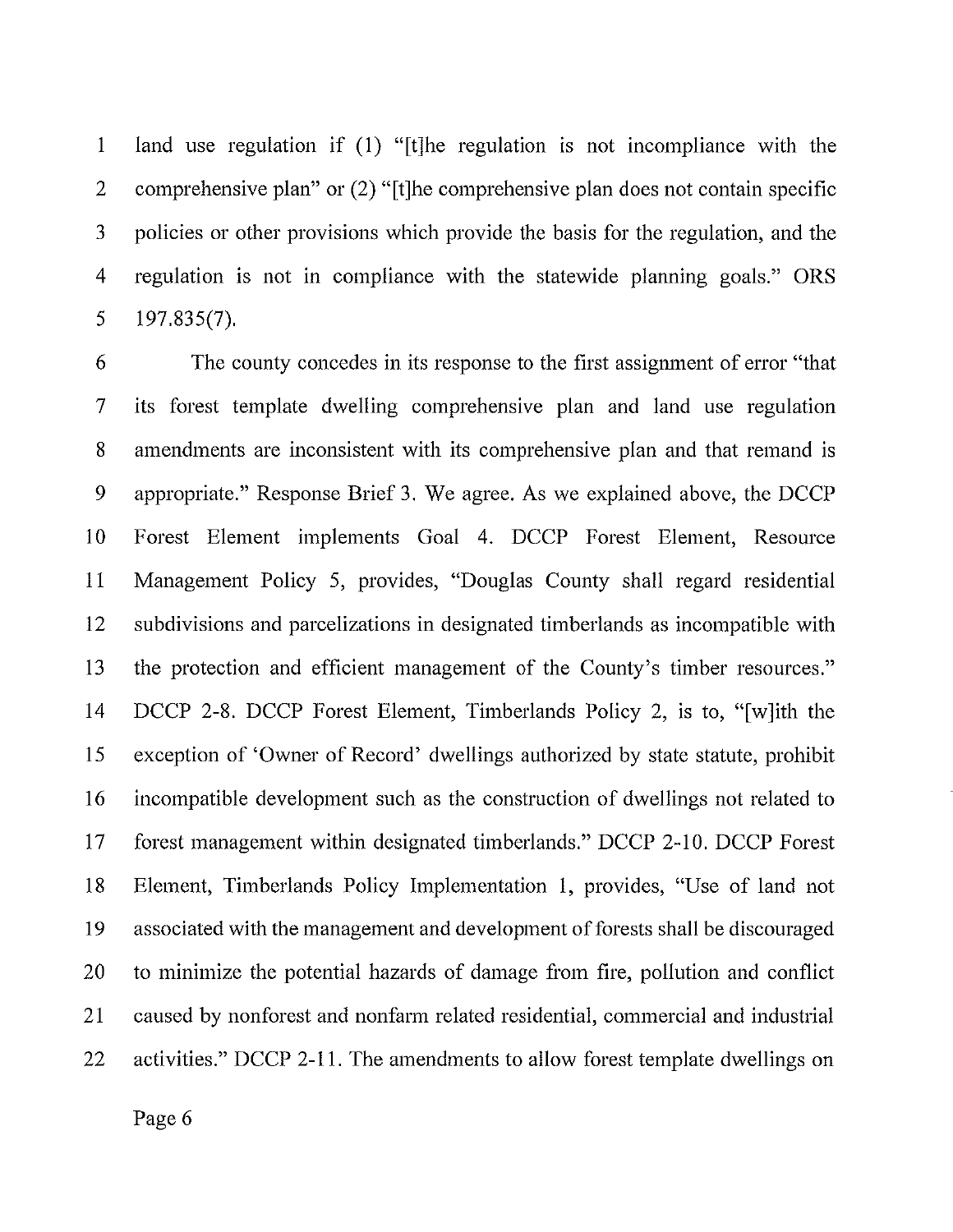1 TR land are not consistent with the DCCP policies implementing Goal 4 and, 2 therefore, not consistent with Goal 4.

| 3                                      | DCCP Forest Element, Resource Management Policy 6, provides,                                                                                                                                                                                                                                                                                                                                                                                    |
|----------------------------------------|-------------------------------------------------------------------------------------------------------------------------------------------------------------------------------------------------------------------------------------------------------------------------------------------------------------------------------------------------------------------------------------------------------------------------------------------------|
| 4                                      | "Douglas County encourages the conservation and protection of watersheds, fish                                                                                                                                                                                                                                                                                                                                                                  |
| 5                                      | and wildlife habitats, and areas of historical, cultural or scenic resources." DCCP                                                                                                                                                                                                                                                                                                                                                             |
| 6                                      | 2-8. With respect to Goal 5, DCCP Natural Features Element, Finding 22(b),                                                                                                                                                                                                                                                                                                                                                                      |
| 7                                      | explains:                                                                                                                                                                                                                                                                                                                                                                                                                                       |
| 8<br>9<br>10<br>11                     | "The major issue regarding big game habitat is the loss of habitat<br>due to increased residential densities beyond the preferred density<br>of 1 dwelling per 40 acres in peripheral areas and 1 dwelling per 80<br>acres in sensitive big game habitats.                                                                                                                                                                                      |
| 12<br>13<br>14<br>15<br>16<br>17<br>18 | "Many nonresource uses, if approved, could permanently alter big<br>game habitat areas. Some generally common characteristics among<br>these uses include: 1) the introduction of people to habitat areas on<br>a year-round basis; 2) the permanent introduction of groups of<br>people on a seasonal or weekly basis; or 3) the use of land in a<br>manner which necessitates the removal of large amounts of<br>vegetative cover." DCCP 6-7. |
| 19                                     | DCCP Natural Features Element, Finding 22(d)(1), concludes:                                                                                                                                                                                                                                                                                                                                                                                     |
| 20<br>21                               | "All lands deemed sensitive big game habitat have been designated<br>as timberlands in the [DCCP]. ***                                                                                                                                                                                                                                                                                                                                          |
| 22                                     | *****                                                                                                                                                                                                                                                                                                                                                                                                                                           |
| 23<br>24<br>25<br>26<br>27             | "With the preceding Forest Element plan policies and [LUDO]<br>provisions and those provided for wildlife, Douglas County will<br>easily satisfy the Oregon Department of Fish and Wildlife's<br>suggested density guideline for sensitive big game habitat areas of<br>1 dwelling unit per 80 acres." DCCP 6-8.                                                                                                                                |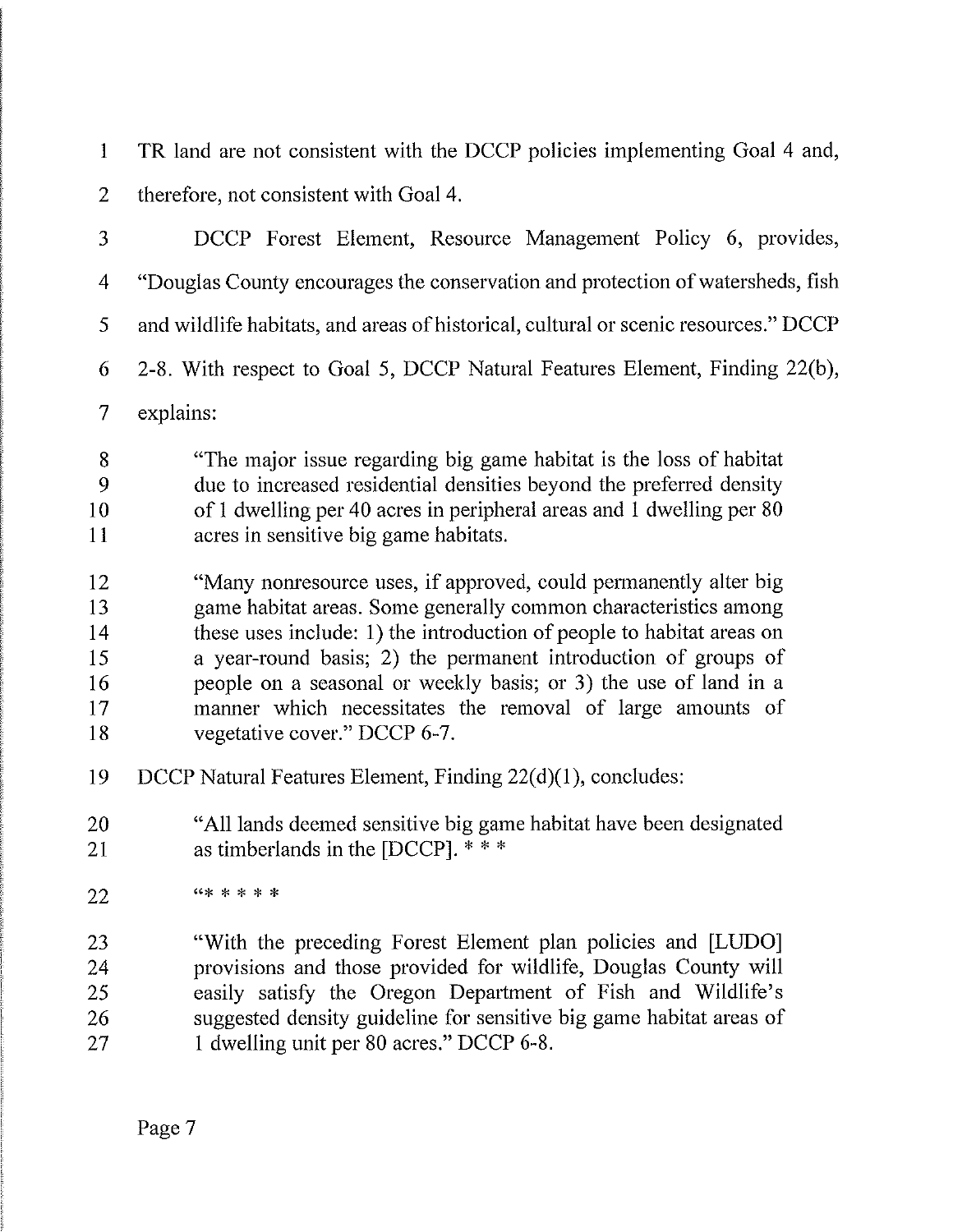1 DCCP Forest Element, Timberlands Policy 2, quoted above, prohibits the 2 construction of dwellings other than owner of record and forest management-3 related dwellings on TR land. The amendments to allow additional dwellings on 4 TR land are not consistent with the DCCP policies implementing Goal 5 and, 5 therefore, not consistent with Goal 5.

6 Goal 2 is "[t]o establish a land use planning process and policy framework 7 as a basis for all decision and actions related to use of land and to assure an 8 adequate factual base for such decisions and actions," and it requires that "[a]ll 9 land use plans include  $***$  inventories and other factual information for each 10 applicable statewide planning goal" and that the plans "be the basis for specific 11 implementation measures." OAR 660-015-0000(2). Goal 2 requires that the 12 county's decision and conclusion that the goals are met be supported by an 13 adequate factual base, yet the county's decision is not consistent with the DCCP 14 policies intended to ensure compliance with Goals 4 and 5. Goal 2 is not met.

15 The first, second, and third subassigments of error are sustained.

16 The first assignment of error is sustained.

## 17 SECOND ASSIGNMENT OF ERROR

18 In addition to modifying the uses allowed in the TR zone, the county's 19 decision creates a new comprehensive plan designation, RT, and a new zone, RT-20 20. The amendments explain that "[t]he RT plan designation is proposed to 21 provide an opportunity for an additional type of nonresource land that is intended 22 to provide a transition from denser rural residential development to the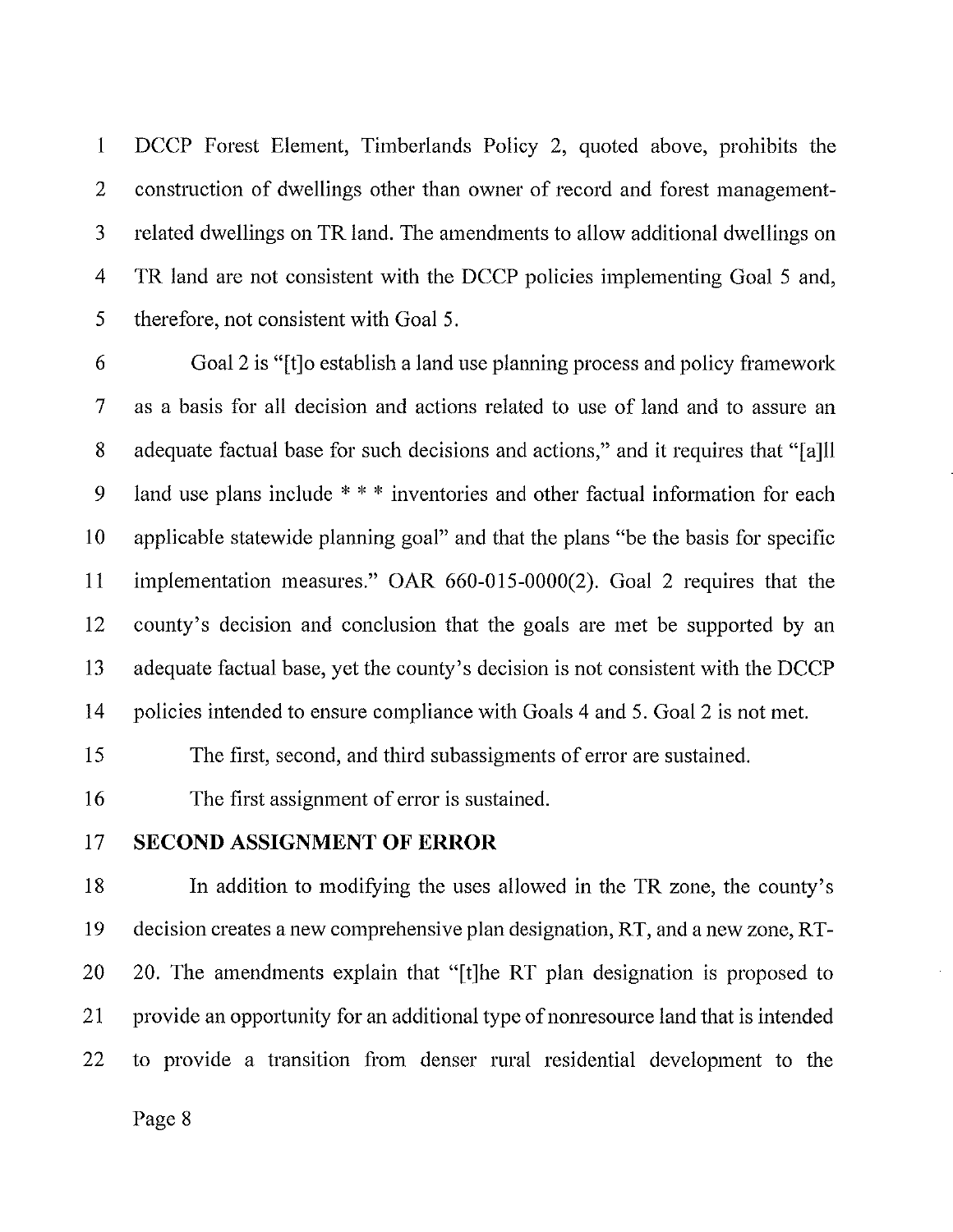1 agricultural, timbered and open space areas of the County." Record 12. 2 According to the amendments, "[t]hese lands may be suitable for small farms and 3 homesites but are not suitable, necessary or intended for urban levels of use."<sup>5</sup> 4 Record 12. Petitioner's second assignment of error concerns the new RT 5 comprehensive plan and RT-20 zoning designations.

## 6 A. First Subassignment of Error

7 Statewide Planning Goal 3 (Agricultural Lands) is "[t]o preserve and 8 maintain agricultural lands." OAR 660-015-0000(3). Petitioner's first 9 subassignment of error is that "[t]he county cannot create a zone for the purpose 10 of establishing a farm use on land that It also argues will also qualify for an 11 exception to Goal 3. As a matter of law, the two categories do not and cannot 12 overlap." Petition for Review 38-39. The county responds that the RT-20 zone 13 does not violate Goal 3 because it may be applied only to nonresource land and 14 goal compliance will be verified at the time the designations are applied to 15 specific parcels of land through the county's process for quasi-judicial plan 16 amendments. Response Brief 3-4.

17 The county uses the phrase "nonresource land" in an imprecise manner. 18 "Nonresource Land" is specifically defined in state law as any land that is *not* 19 subject to Goals 3, 4, 16, 17, or 18. OAR 660-004-0005(3). As we understand it,

<sup>&</sup>lt;sup>5</sup> The county concluded that "[t]he [RT] designation  $* * *$  meets the intent of [Statewide Planning] Goal 10 (Housing) by providing areas to house a portion of the County's future population." Record 14.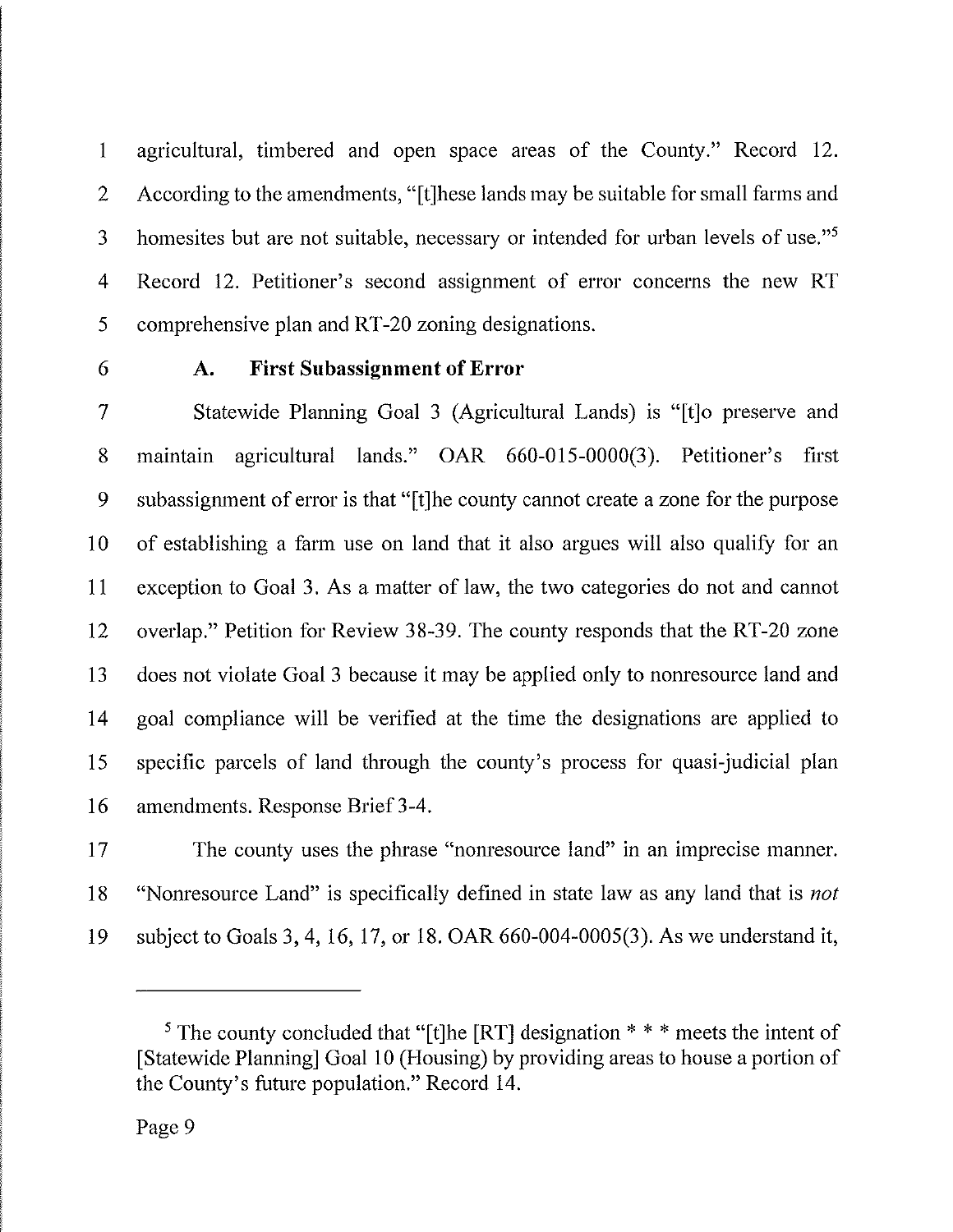| $\mathbf{1}$             | the county uses the phrase "nonresource land" to refer to land that is identified,                                                                                                                                                                                             |
|--------------------------|--------------------------------------------------------------------------------------------------------------------------------------------------------------------------------------------------------------------------------------------------------------------------------|
| $\overline{2}$           | inventoried, designated, and zoned as agricultural and/or forest land and for                                                                                                                                                                                                  |
| 3                        | which an exception to Goals 3 and 4 are obtained as part of the process for a                                                                                                                                                                                                  |
| $\overline{4}$           | comprehensive plan designation change to RT and zone change to RT-20. The                                                                                                                                                                                                      |
| 5                        | amendments explain that "[t]he RT-20 zone is a type of nonresource zone and                                                                                                                                                                                                    |
| 6                        | shall only apply to lands proven to be eligible through a Plan Amendment,                                                                                                                                                                                                      |
| $\overline{\mathcal{L}}$ | together with an exception to Statewide Planning Goals 3 and 4, and                                                                                                                                                                                                            |
| 8                        | corresponding Zone Change process." Record 16 (emphasis added).                                                                                                                                                                                                                |
| 9<br>10 <sub>1</sub>     | "An 'Exception' is a comprehensive plan provision, including an<br>amendment to an acknowledged comprehensive plan, that:                                                                                                                                                      |
| 11<br>12                 | Is applicable to specific properties or situations and does not<br>$\lq(a)$<br>establish a planning or zoning policy of general applicability;                                                                                                                                 |
| 13<br>14                 | Does not comply with some or all goal requirements<br>"(b)<br>applicable to the subject properties or situations; and                                                                                                                                                          |
| 15<br>16<br>17<br>18     | Complies with ORS 197.732(2), the provisions of this<br>``(c)<br>division and if, applicable, the provisions of OAR 660-011-<br>0060, 660-012-0070, 660-014-0030 or 660-014-0040." OAR<br>$660 - 004 - 0005(1)$ .                                                              |
| 19                       | Like state law, the LUDO requires that comprehensive plan amendments be                                                                                                                                                                                                        |
| 20                       | consistent with the statewide planning goals and applicable administrative rules.                                                                                                                                                                                              |
| 21                       | ORS 197.175; LUDO 6.500(2)(a). In addressing goal conformance, the                                                                                                                                                                                                             |
| 22                       | amendments state:                                                                                                                                                                                                                                                              |
| 23<br>24<br>25<br>26     | "The [RT] designation meets the intent of Goal 2 (Exceptions) since<br>compelling reasons and facts will be required to be documented for<br>each site through individual requests for a Plan Amendment,<br>together with an exception to Statewide Planning Goals 3 and 4 and |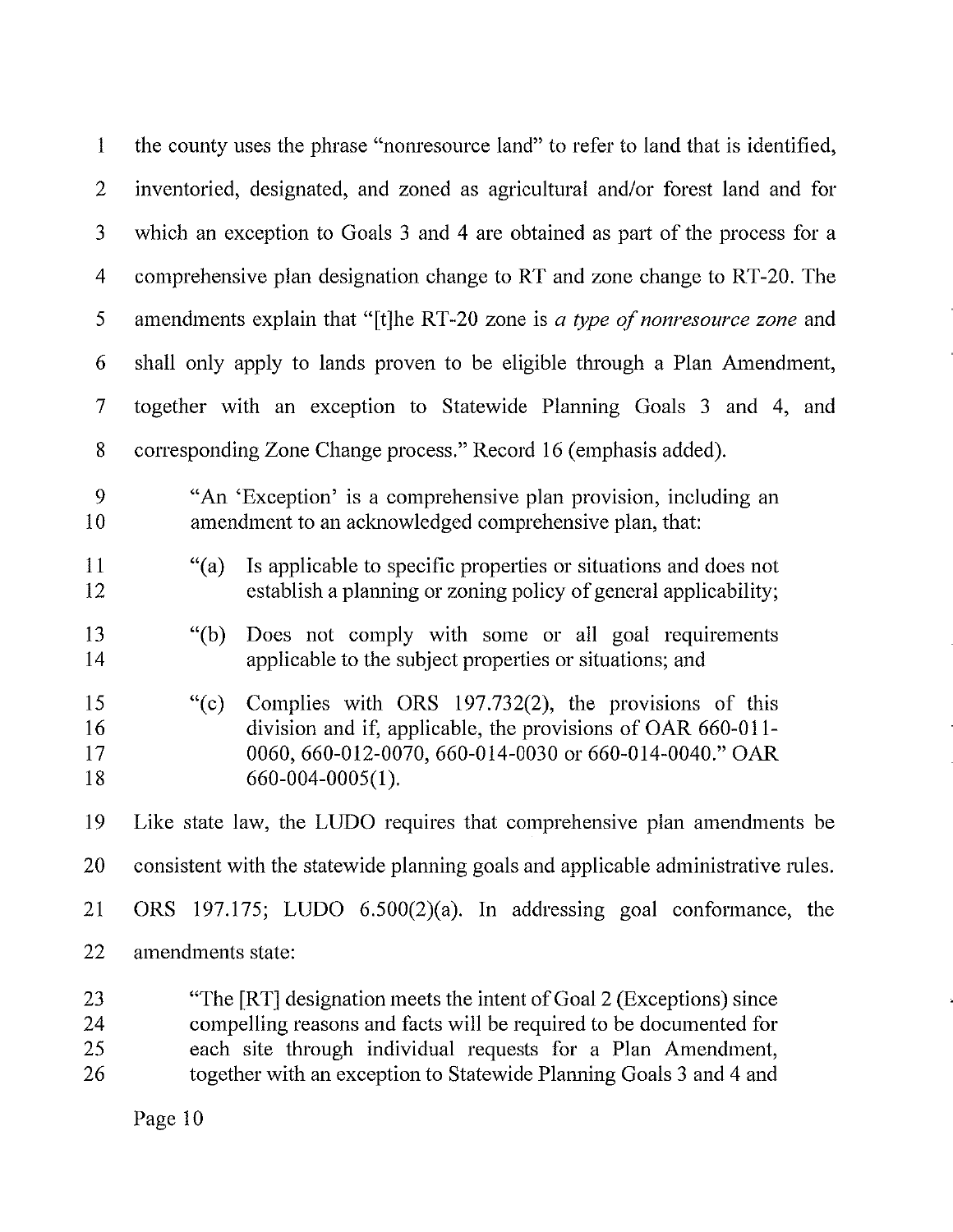| $\mathbf{1}$                                                    | corresponding Zone Change process." <sup>6</sup> Record 14.                                                                                                                                                                                                                                                                                                                                                                                                                                          |
|-----------------------------------------------------------------|------------------------------------------------------------------------------------------------------------------------------------------------------------------------------------------------------------------------------------------------------------------------------------------------------------------------------------------------------------------------------------------------------------------------------------------------------------------------------------------------------|
| $\overline{2}$                                                  | As we explained in DLCD v. Douglas County, our                                                                                                                                                                                                                                                                                                                                                                                                                                                       |
| 3<br>$\overline{4}$<br>5<br>6<br>$\overline{7}$<br>8<br>9<br>10 | "review is limited if (1) the challenged decision demonstrates<br>compliance with the goals, or establishes that certain goals are not<br>implicated by the decision, or (2) the challenged decision<br>affirmatively establishes that the local government will review a<br>future decision that applies the comprehensive plan amendment for<br>goal compliance in a later, required proceeding." __ Or LUBA __,<br>(LUBA Nos 2018-039/040/041/048/049/051, Aug 2, 2019)<br>(slip op at $13-14$ ). |
| 11                                                              | The county's quasi-judicial comprehensive plan amendment process requires a                                                                                                                                                                                                                                                                                                                                                                                                                          |
| 12                                                              | review for goal compliance. LUDO $6.500(2)(a)$ . In the case of the RT-20 zoning                                                                                                                                                                                                                                                                                                                                                                                                                     |
| 13                                                              | designation, the amendments require approval of an exception to Goals 3 and 4.                                                                                                                                                                                                                                                                                                                                                                                                                       |
| 14                                                              | Record 16. As a result, compliance with those goals and the availability of an                                                                                                                                                                                                                                                                                                                                                                                                                       |
| 15                                                              | exception will be considered at that time.                                                                                                                                                                                                                                                                                                                                                                                                                                                           |
| 16                                                              | The first subassignment of error is denied.                                                                                                                                                                                                                                                                                                                                                                                                                                                          |
| 17                                                              | <b>B.</b><br><b>Second Subassignment of Error</b>                                                                                                                                                                                                                                                                                                                                                                                                                                                    |
| 18                                                              | Petitioner's second subassignment of error is that $(1)$ the county's decision                                                                                                                                                                                                                                                                                                                                                                                                                       |
| 19                                                              | violates Goal 5 and the DCCP provisions that implement Goal 5 and (2) the                                                                                                                                                                                                                                                                                                                                                                                                                            |
| 20                                                              | county's statement of compliance with Goal 5 lacks evidentiary support in the                                                                                                                                                                                                                                                                                                                                                                                                                        |

<sup>6</sup> The administrative rules recognize that some land that is identified as forest land protected by Goal 4 may also qualify as agricultural land protected by Goal 3. When land satisfies the definition requirements of both agricultural land and forest land, "an exception is not required to show why one resource designation is chosen over another. The plan need only document the factors that were used to select an agricultural, forest, agricultural/forest, or other appropriate designation." OAR 660-033-0030(4); OAR 660-006-0015(2).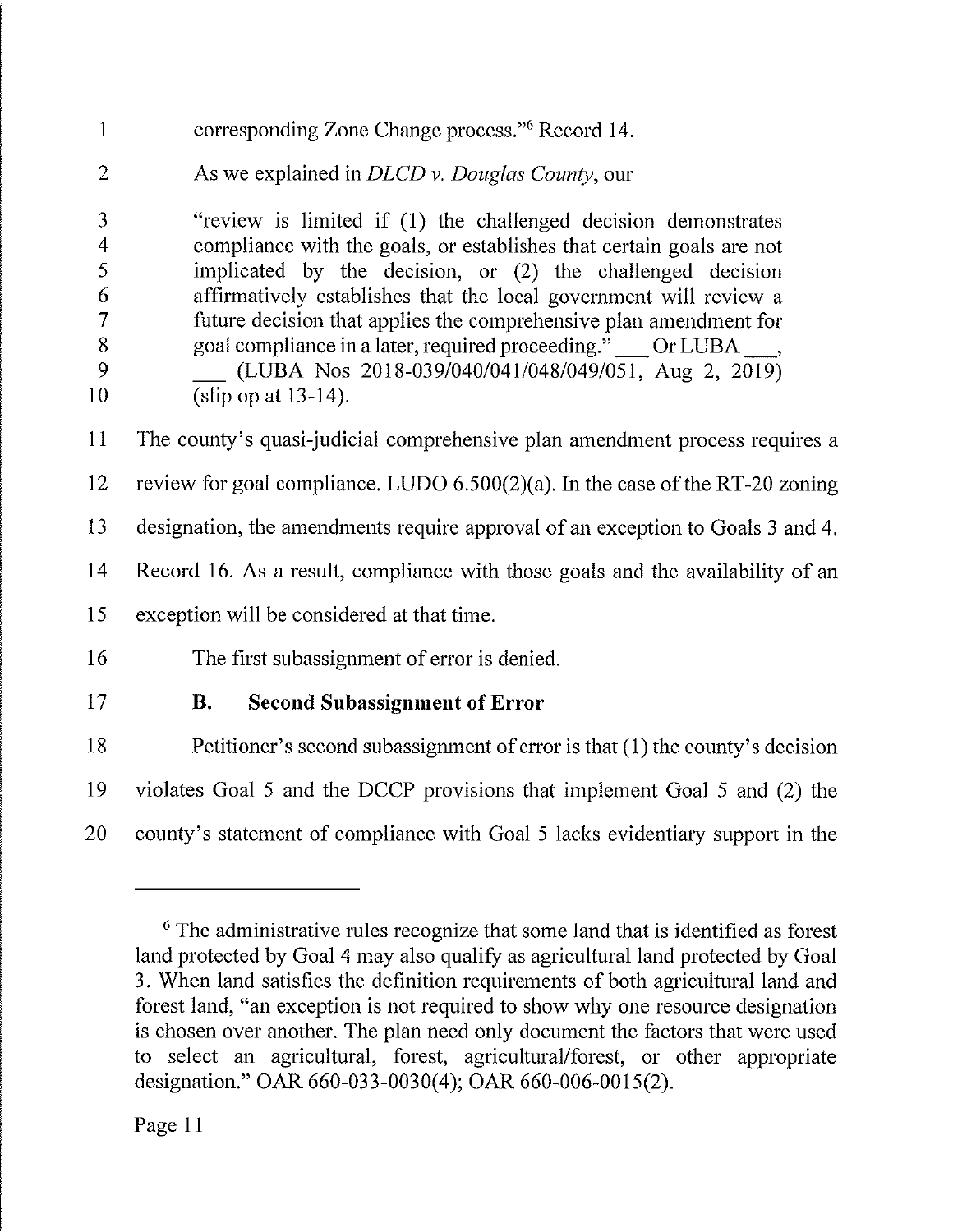1 record. The county maintains that an applicant "will be required to show 2 compliance with Goal 5 or that an exception is justified" when application of the 3 RT and RT-20 designations to specific property is requested. Response Brief 5. 4 DCCP Natural Features Element, Finding 22, explains: 5 "Lands Identified by the big game habitat map describe those habitat 6 areas deemed 'sensitive' or that area which support the majority of 7 big game; 'peripheral' or those which support large quantities of big<br>8 game but have existing land uses do not allow management options game but have existing land uses do not allow management options 9 favorable to big game; and 'impacted' or developed areas no longer 10 considered to be viable big game habitat." DCCP 6-6 (underscoring 11 in original). 12 DCCP Natural Features Element, Finding 22(b), quoted above, explains that the 13 major issue regarding big game habitat Is the loss of habitat due to increased 14 residential densities beyond the preferred density of 1 dwelling per 40 acres in 15 peripheral areas and 1 dwelling per 80 acres in sensitive areas. DCCP 6-7. LUDO 16 3.32.300(1) provides: 17 "The Peripheral Big Game Habitat Overlay is designed to conserve 18 identified peripheral habitat areas by providing supplementary 19 development standards which promote an areawlde dwelling density 20 consistent with such habitat management. A density of 1 dwelling 21 unit per 40 acres shall be maintained in areas so designated on the 22 Peripheral Big Game Habitat Map of the [DCCP]." 23 The amendments conclude that "the [RT] designation meets the intent of 24 Goal 5" through the "density consideration process." Record 14. The county does

- 25 not explain how and when the "density consideration process" occurs. In their
- 26 findings of Goal 5 compliance, the amendments posit that,